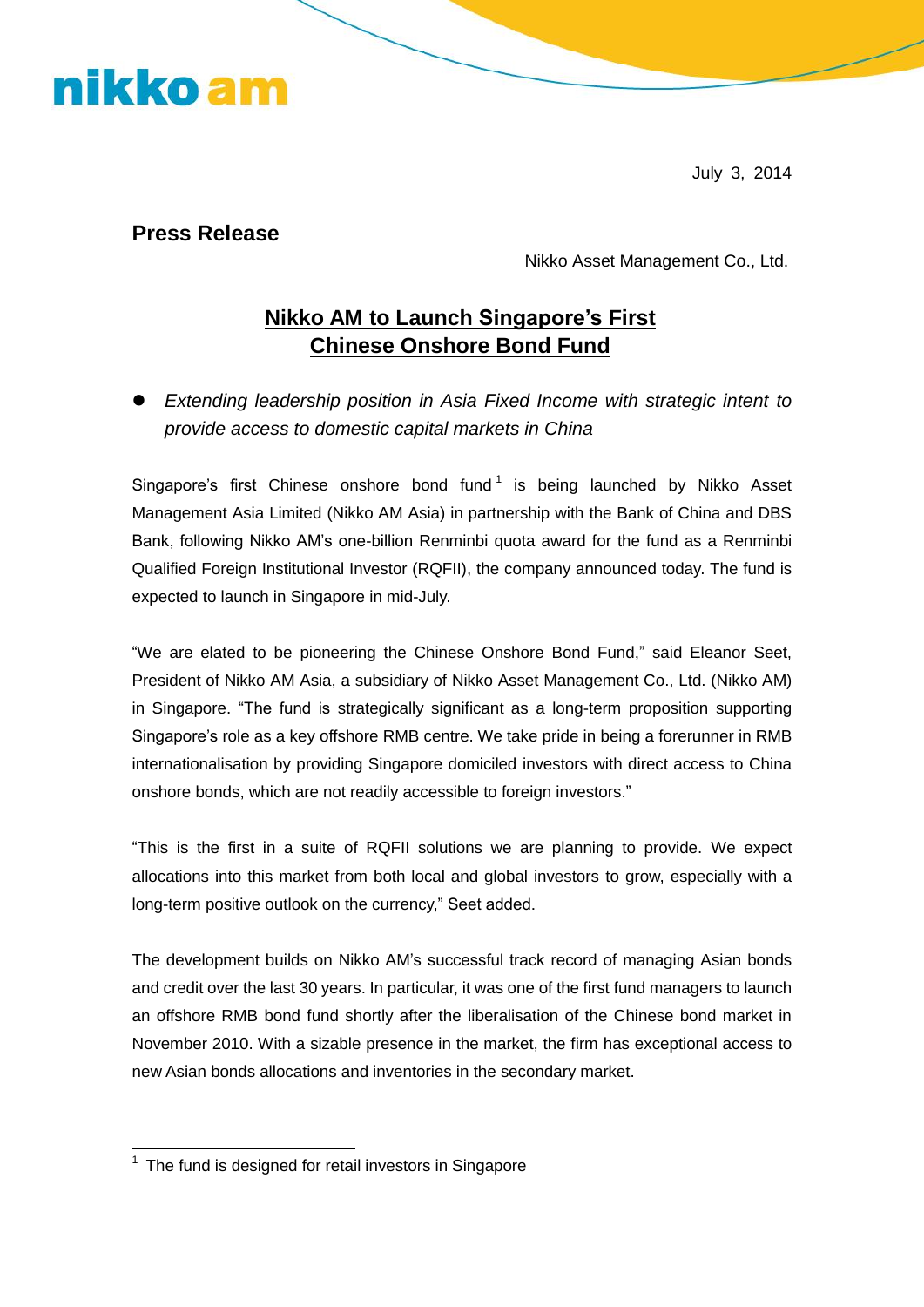## nikko am

"We are pleased to partner with Nikko AM on the Fund. While there is generally strong interest in bonds in Singapore, there are limited RQFII allocations available to offshore investors. Such bond funds will provide investors with the opportunity to participate in China's growth and add diversification to their portfolio," said V Arivazhagan, Managing Director & Head, Regional Investment & Treasury Products, Consumer Banking Group, DBS Bank.

Wang Lei, Assistant General Manager, Bank of China Singapore Branch, opined, "Bank of China is honoured to be one of the first banks in Singapore to distribute the inaugural RQFII fund to be launched here, and to have played a crucial role in Nikko AM obtaining the RQFII quota and status approval. We are one of the largest custodian banks in China, and the winner of the Custody Specialist Award for RQFII Custodian in The Asset Triple A Asset Servicing Awards 2014. This milestone collaboration with Nikko AM in Singapore taps on our strong foothold in China and further reinforces our position as the leading provider of RMB wealth management products in Singapore."

The Fund, subject to regulatory approval, is designed for retail investors in Singapore seeking a total return of capital growth and income over the medium to long term through exposure to RMB and listed and unlisted RMB denominated fixed income instruments.

Investors in Singapore can invest in RMB through the Bank of China and DBS Bank when the fund becomes available in mid-July.

-ENDS-